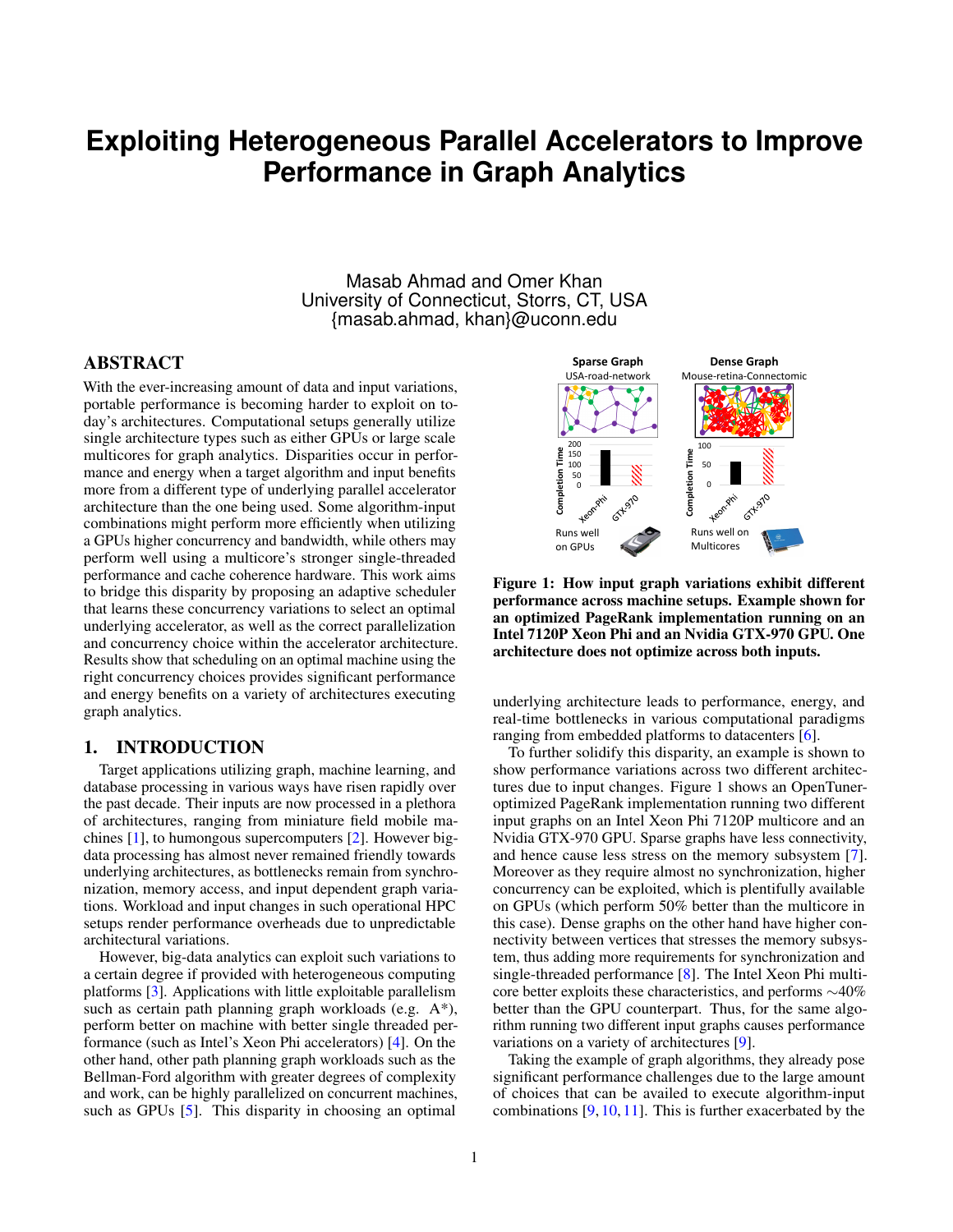underlying architecture, where exploitable parallelism, synchronization requirements, and memory access variations, all add to execution complexity. Such variations, including the example shown above, mainly stem from input graph variations, where graph characteristics contribute to changes in optimal algorithmic-architectural deployment [\[12\]](#page-3-11).

Traditional computing models utilizing primarily unary architecture types within a compute node (e.g. GPUs, or large scale multicores such as Intel Xeon Phis), typically fail to provide ample performance and energy benefits [\[13,](#page-3-12) [14\]](#page-3-13). GPU architectures have higher threading, weaker cache capacities, and higher bandwidth, which allows for faster processing on sparse graphs [\[15\]](#page-3-14). Large multicores, such as Intel Xeon Phis, expose less threading, however they have larger and better caching to exploit increased memory access and synchronization requirements in dense graphs. This tradeoffs make the case for having multiple parallel accelerator architectures integrated in computational setups executing graph analytic problems.

Future computational nodes are expected to have various heterogeneity architectures tightly coupled and connected via high speed interconnects. Prior works mainly involve operating system related runtimes such as Rinnegan [\[16\]](#page-3-15), to improve resource utilization in single machine environments. This work extends these works to justify how various architectural and algorithmic choices and variations can be exploited to improve performance, energy, and other parameters in graph analytics. Challenges include 1) Efficiently learning to schedule a target algorithm-input combination onto its optimal architecture. 2) Heterogeneity across various algorithms, inputs, and underlying architectures. 3) Evaluating queries in a near real-time flow.

# 2. CONCURRENCY VARIATIONS IN HY-BRID COMPUTATIONAL SETUPS

#### 2.1 Architectural Variations within Parallel Accelerators

Input dependence greatly leads to variations in performance, stemming from the underlying architecture. This has much to do with available concurrency within a parallel accelerator. In terms of threading, this means that unique inputs have unique threading characteristics, such as large inputs performing well with increased threading. However, this scalability depends on available memory, if more threads request data from off-chip resources then memory access penalties can cause performance losses. Such variations can thus be looked at for various accelerators.

Threading capabilities are one of the many architectural variations that can be exploited within an accelerator. For example, in GPUs threading can be done on a massive scale. Local threads in blocks and warps are scheduled for cores and memory in a closer proximity. Similar analogy can be made for multi-threading in multicores. Larger amounts of local threads can exploit data reuse more efficiently, while smaller amounts can reduce traffic on the already small local caches in a GPU. More expansive global threading can exploit last-level caches better, as well as more availability of cores. However, it can also hinder synchronization and data movement costs if a target application *executes* better with smaller and tightly

coupled threading.

Consequently all these architectural aspects add to choices that need to be viewed as a whole to optimize for benchamrks and inputs. A positive aspect of these set of choices is that they are known at static time (e.g. DRAM size, cache capacities, and available core counts), which is useful in scheduling within different accelerator machines [\[17\]](#page-3-16).

#### 2.2 Architectural Variations across Accelerators

Until now we have explained how choices exist within various machines. However, variations also occur *across* machines, such as in heterogeneous setups in use nowadays. E.g. CPUs have become the central brains in a system, running the OS and user support services, whereas GPUs are becoming more and more suited for big data type processing. With various accelerators in a given system, inputs and workloads scale differently across different accelerator setups. The shortest path problem described earlier performs better on GPUs for certain inputs, and on multicores for other inputs. Such choice exist for many other input–benchmark combinations for graph analytics.

Choices primarily occur in threading, available memory and memory bandwidth, and energy usage across accelerators. Large scale multicores such as Intel Xeon Phi has several tens of cores on-chip, with significant memory, memory bandwidth, and cache capacities. Moreover their stronger floating point unit capabilities allow them to perform better on workloads having floating point operations and larger working set. GPUs on the other hand have smaller floating point units and caches per core, and thus do not fare well for such inputs and workloads. However, they do perform really well on algorithms suitable for higher concurrency, i.e. more threads.

#### 2.3 Scheduling Issues in Multi-Machine setups

Due to large variations in accelerator architectures, various issues arise when optimizing for near real-time scheduling. One of these issues is the variation in bandwidth, to local DDR memories within accelerators, as well as on the PCI bus connections. Some accelerators may have higher bandwidth, and thus may perform well on memory bound applications. Available core and thread counts also induces variations. Which accelerator should a particular input be executed on to achieve optimal performance? Accelerator cores optimized for floating-point operations on a large scale are expected to perform well on certain workloads with floating precision requirements such as PageRank and Community Detection. Thus, some problem-algorithm-implementationinput combinations may scale well on one accelerator versus another. Such choices need to be catered for in a scheduler that addresses this issue. Learning is therefore required for concurrency variations across accelerators.

# 3. EXPLOITING CONCURRENCY VARIA-TIONS ACROSS MULTIPLE CONNECTED ACCELERATORS

Due to input graph changes, variations in *problem-algorithmimplementation-input-machine* combinations need to be exploited for performance or other objectives. The relationships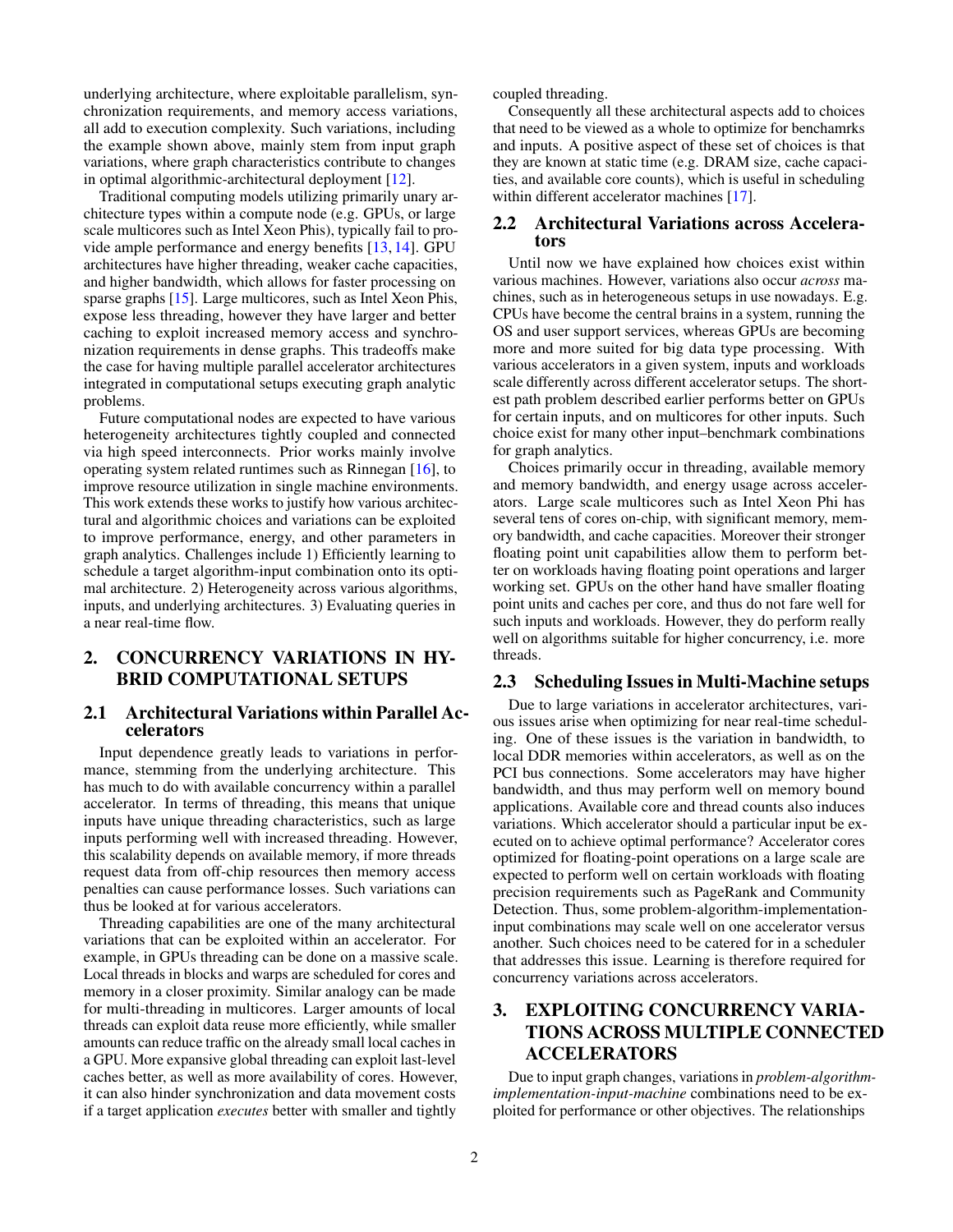

<span id="page-2-0"></span>Figure 2: Scheduler Framework for Graph Analytics.

between algorithmic and architectural choices are already known to be highly non-linear, and thus using an analytical model or a linear equation system is undesirable. Many objectives therefore are required to be considered when creating such a framework. We formulate this target framework as a machine learning problem, with off-line learning requirements to exploit real-time opportunities. Figure [2](#page-2-0) illustrates this framework in detail. The framework considers several architectural choices, which correspond to accelerator concurrency, memory, and latency models. Some algorithmic aspects are also considered, namely graph characteristics and some algorithmic choices stemming from various parallelization strategies for a chosen problem-algorithm combination. Additional characteristics such as energy and latency aspects are also considered.

The scheduler starts with a central machine learning paradigm, utilizing offline learning, and online evaluations. Offline learning is done on synthetic graph data, resembling how real data would occur in an online input stream. Combinations are created for various *problem-algorithm-implementation-inputmachine*, and their performance and additional objective results are stored in an off-line database. These performance results are highly optimized using auto-tuning (OpenTuner used in this case), which create the database with completely optimized results. A machine learning model uses the database as training data to simply lookup something similar within the synthetic results. This part of training creates the biases and weights associated with the neural network learner.

Once the learner is fully trained, users can input real-world graphs to the learner. The learner then looks at input graph characteristics, such as size and sparsity, and determines which machine to optimally deploy it on. As all input parameters are coupled together, the optimal parameters (algorithmic and architectural) within a given machine, are also selected with the machine selection. The scheduler then deploys the target tuple configuration on an optimal architectural setup.

#### 4. METHODOLOGY

Graph workloads are taken from the CRONO [\[18\]](#page-3-17), Rodinia [\[3\]](#page-3-2), and Pannotia [\[5\]](#page-3-4) benchmark suites. Input graphs are taken from various sources including the SNAP repository. These graphs vary in sparsity and size, and take memory ranging from a few MB to several 10s of GB.

Two primary machines are used to emulate a heterogeneous multi-machine setup. A Xeon Phi 7120P multicore, having



<span id="page-2-1"></span>Figure 3: Inter-Machine Dependencies for various combinations. Reasons for variations also shown.

61 cores, 244 threads, and large caches and memory, and a GTX 750Ti GPU, that has 640 cores, and smaller caching and memory compared to the Phi.

To train the learner framework, synthetic input graphs are applied to the target algorithms and machines, which results in a training dataset of various tuple combinations. Training graphs are taken as uniform random [\[19\]](#page-3-18), as well as Kronecker graphs [\[20\]](#page-3-19). These graphs model real-world graphs with significant similarity, and are expected to be ample for training. A 2.5*ms* overhead is added for the scheduler during the evaluation phase when real graph inputs are executed with various graph algorithms.

## 5. INITIAL RESULTS

To understand how different choices occur in multi-machine setups, various benchmark-input combinations are evaluated. Figure [3](#page-2-1) shows how different input–benchmark combinations perform differently across the two target machines (the GPU and the Xeon Phi). Benchmarks with higher iteration requirements and longer outer loops, such as SSSP and BFS perform well with GPUs due to higher available thread counts. On the other hand, benchmarks such as Conn. Comp. (CC) and Triangle Counting that require indirect memory access and scalar computations perform well on the Xeon Phi. Input dependence is also plentifully present. DFS-CO and PR-CO perform well on the Phi, primarily due to inner loop parallelization across the edges which the Xeon Phi can better exploit because of larger local caches.

Figure [4](#page-3-20) shows the results for all target graph benchmarks,